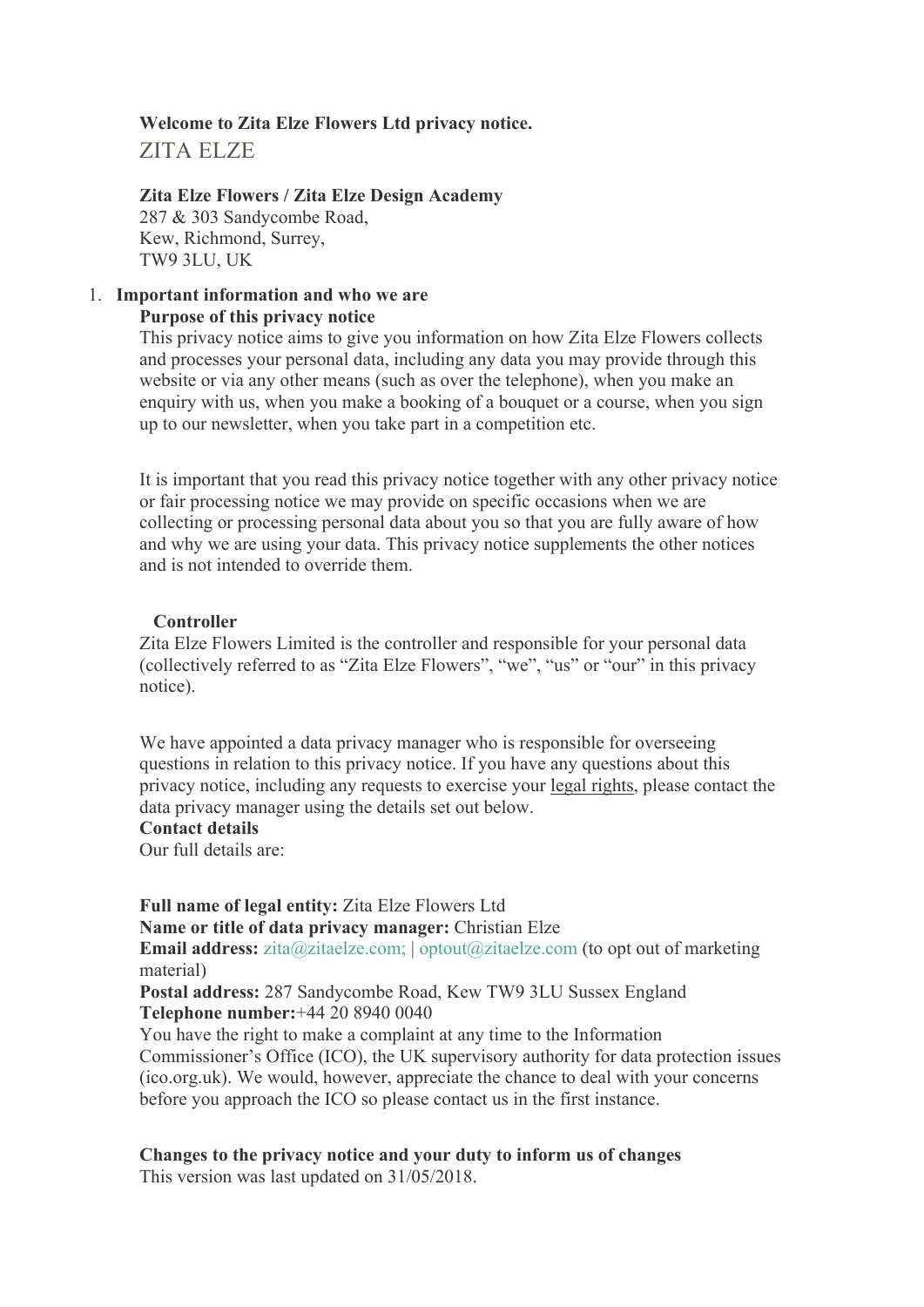The data protection law in the UK has changed on 25 May 2018.

It is important that the personal data we hold about you is accurate and current. Please keep us informed if any of the details you provide to us should change, during the course of your relationship with us.

# Third-party links

This website may include links to third-party websites, plug-ins and applications. Clicking on those links or enabling those connections may allow third parties to collect or share data about you. We do not control these third-party websites and are not responsible for their privacy statements. When you leave our website, we encourage you to read the privacy notice of every website you visit.

# 2. **The data we collect about you**

Personal data, or personal information, means any information about an individual from which that person can be identified. It does not include data where the identity has been removed (anonymous data).

We may collect, use, store and transfer different kinds of personal data about you which we have grouped together as follows:

### **(A) Identity Data**

This includes data relating specifically to your identity, such as your first name, maiden name, last name, marital status, title, date of birth and gender.

### **(B) Contact Data**

This includes data relating to how you may be contacted, such as your billing address, delivery address, email address and telephone numbers.

### **(C) Financial Data**

This include data relating to your means and methods of payment, such as your bank account and payment card details.

### **(D) Transaction Data**

This includes data relating to the transactions you have carried out with us, such as details about payments to and from you and other details of products and services you have purchased from us.

# **(E) Technical Data**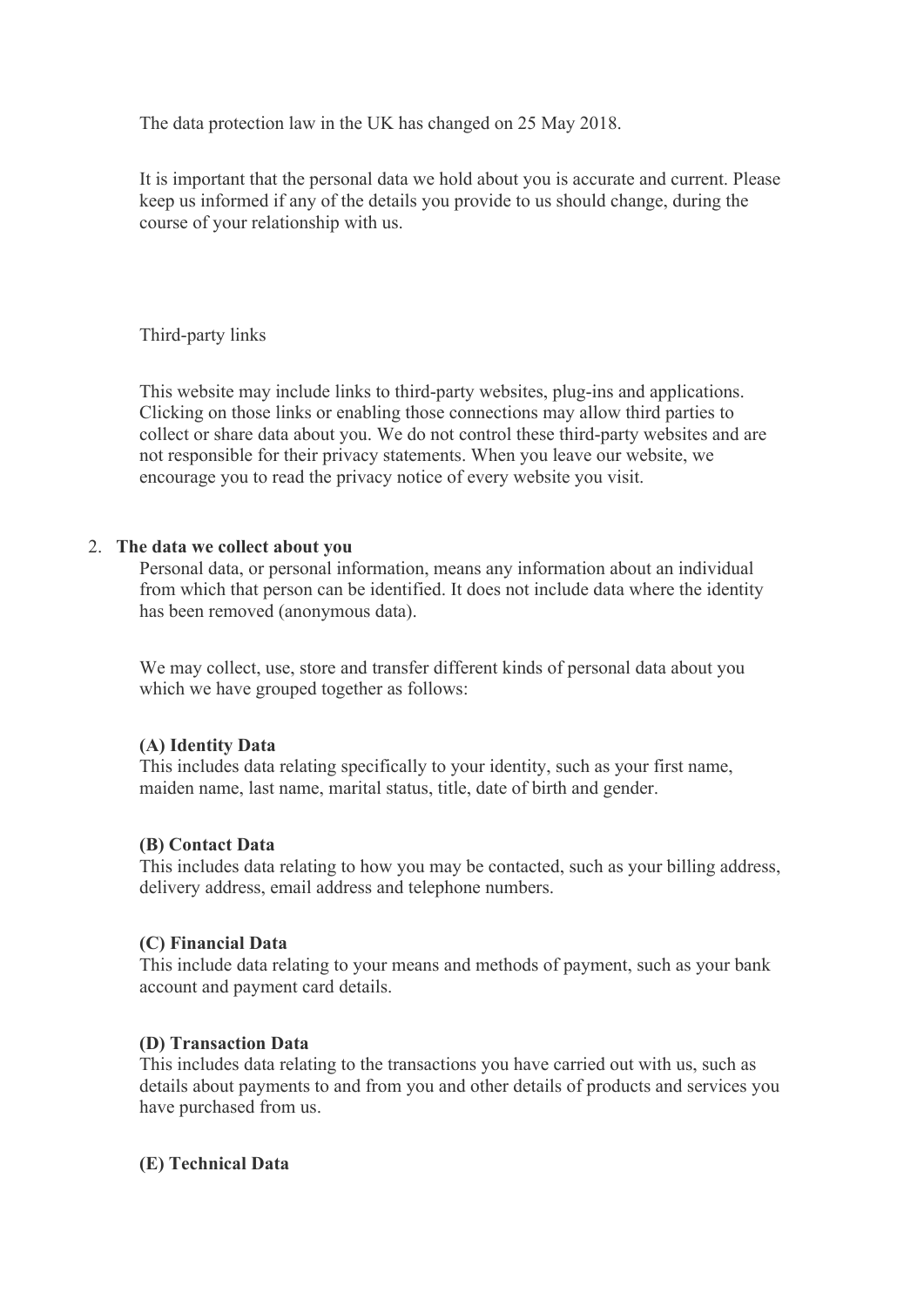This includes more technical data that we may obtain when you make use of our website, such as your internet protocol (IP) address, your login data, browser type and version, time zone setting and location, browser plug-in types and versions, operating system and platform and other technology on the devices you use to access this website.

### **(F) Profile Data**

This includes the data that we receive when you create a profile on our website and make use of that policy, such as your username and password, purchases or orders made by you, your interests, preferences, feedback and survey responses.

### **(G) Usage Data**

This includes information about how you use our website, products and services.

# **(H) Marketing and Communications Data**

This includes your preferences in relation to whether or not you want to receive marketing from us and our third parties and also your communication preferences.

We may also collect, use and share **Aggregated Data** such as statistical or demographic data for any purpose. Aggregated Data may be derived from your personal data but is not considered personal data in law as this data does not directly or indirectly reveal your identity. For example, we may aggregate your Usage Data to calculate the percentage of users accessing a specific website feature. However, if we combine or connect Aggregated Data with your personal data so that it can directly or indirectly identify you, we will treat the combined data as personal data which will be used in accordance with this privacy notice.

### **If you fail to provide personal data**

Where we need to collect personal data by law or under the terms of a contract we have with you and you fail to provide that data when requested, we may not be able to perform the contract we have or are trying to enter into with you.

In other words, where we require details from you in order to provide you with your chosen services, if you do not provide us with the necessary details then we will not be able to provide the services you have booked or are attempting to book.

We will notify you if we are unable to process a booking or are required to cancel a booking for this reason.

### 3. **How your personal data is collected**

We use different methods to collect data from and about you including through:

### **(A) Direct interactions**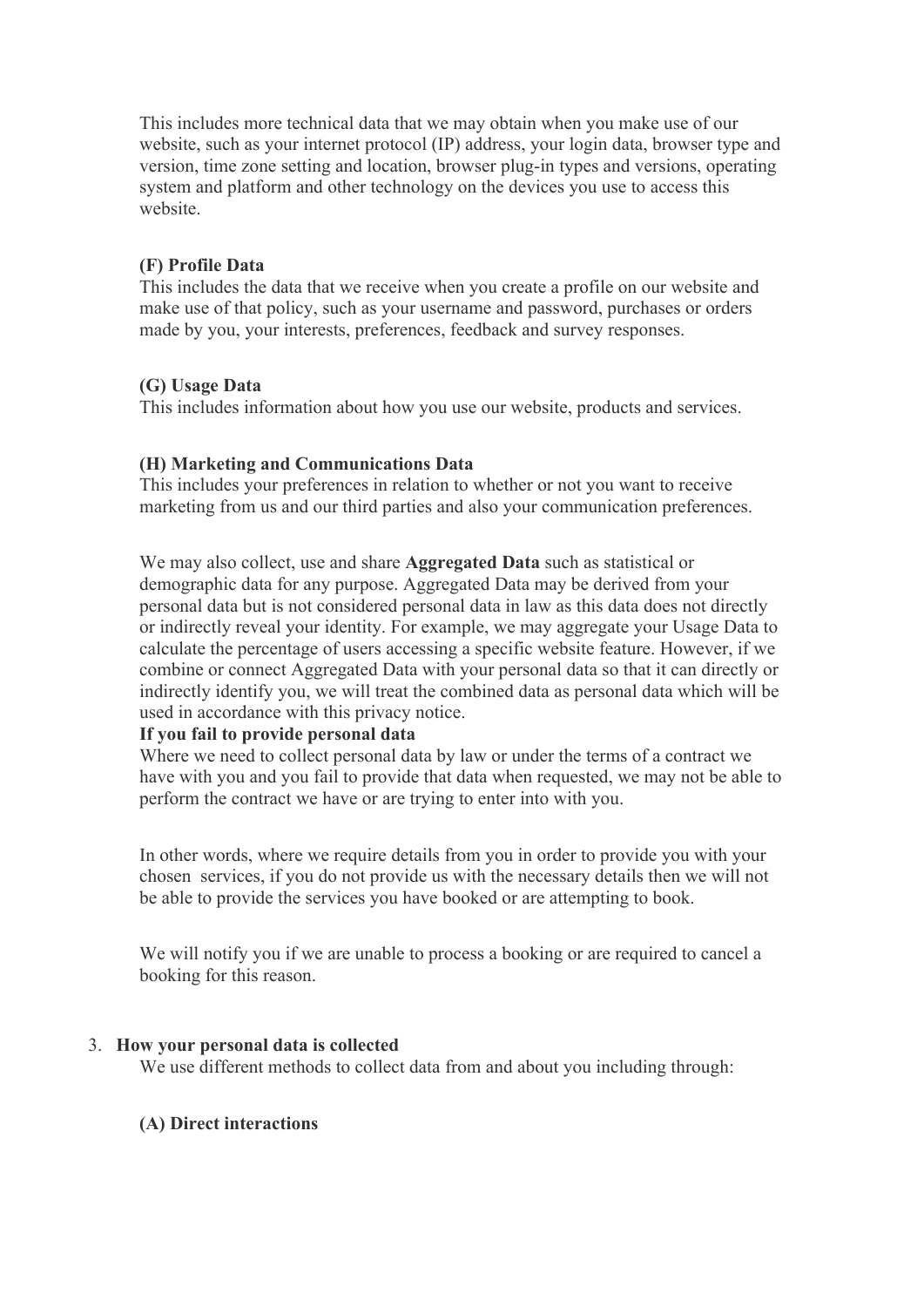You may give us your Identity, Contact and Financial Data by filling in forms or by corresponding with us by post, phone, email or otherwise. This includes personal data you provide when you:

- make a booking of services;
- making an enquiry as to any of the services we offer;
- create an account on our website;
- subscribe to our newsletter or other publications;
- request marketing to be sent to you;
- enter a competition, promotion or survey; or
- give us some feedback.

# **(B) Automated technologies or interactions**

As you interact with our website, we may automatically collect Technical Data about your equipment, browsing actions and patterns.

We collect this personal data by using cookies, server logs and other similar technologies.

# **(C) Third parties**

We may receive personal data about you from various third parties as set out below:

• Technical Data from the following parties:

(i) analytics providers such as Google based outside the EU.

- Contact, Financial and Transaction Data from providers of technical, payment and delivery services such as Coutts PLC based inside the EU.
- Identity and Contact Data from third party social media or communication services (e.g. Google, Facebook, WeChat). This information varies and is controlled by that service or as authorized by you via your privacy settings at that service.

# 4. **How we use your personal data**

We will only use your personal data when the law allows us to. Most commonly, we will use your personal data in the following circumstances:

- Where we need to perform the contract we are about to enter into or have entered into with you.
- Where we need to comply with a legal or regulatory obligation.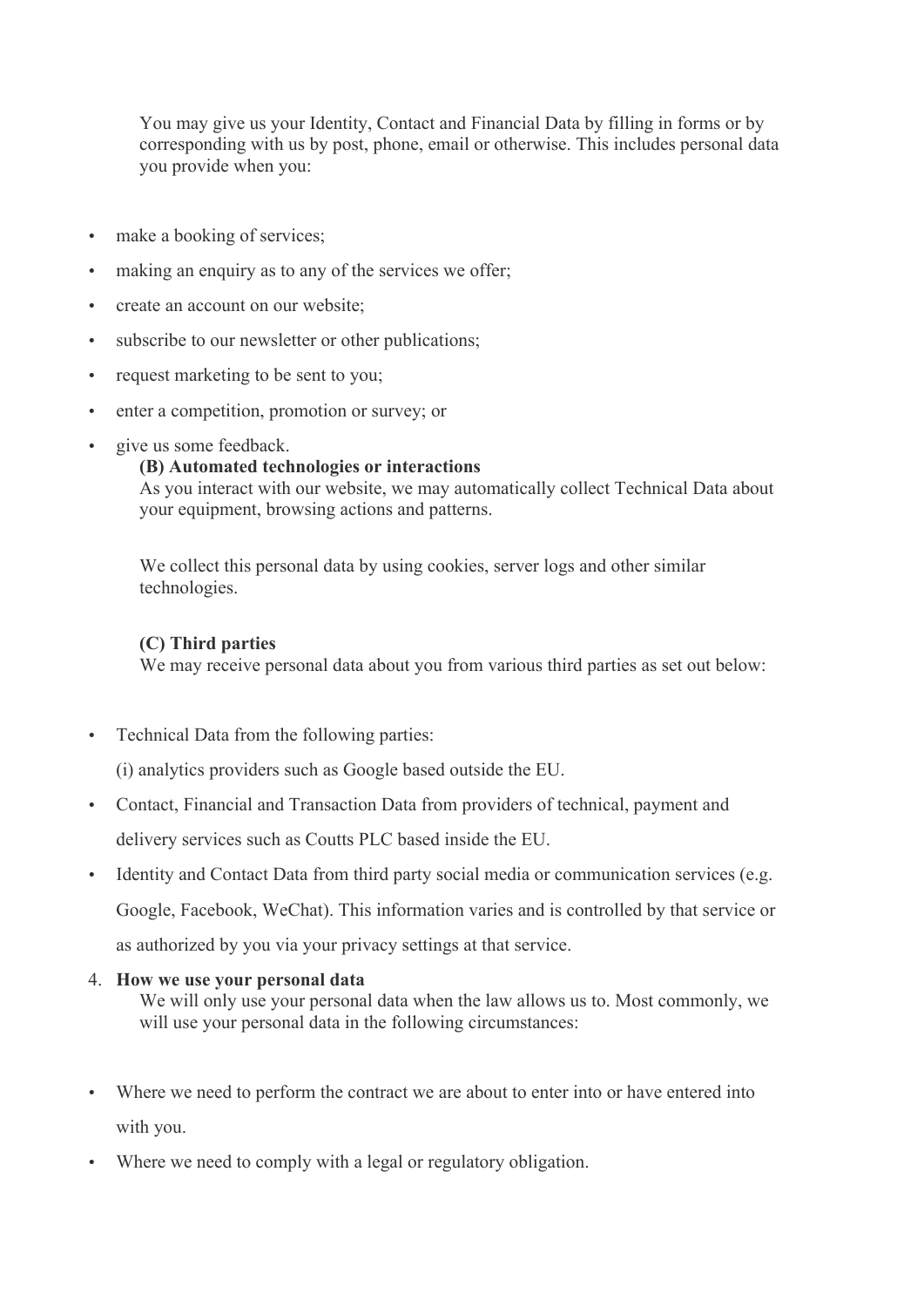• Where, after receiving our services, you write Reviews and Ratings about any services

provided.

Generally we do not rely on consent as a legal basis for processing your personal data other than in relation to sending direct marketing communications to you via email. You have the right to withdraw consent to marketing at any time by contacting us.

#### **Purposes for which we will use your personal data**

We have set out below, in a table format, a description of all the ways we plan to use your personal data, and which of the legal bases we rely on to do so. We have also identified what our legitimate interests are where appropriate.

Note that we may process your personal data for more than one lawful ground depending on the specific purpose for which we are using your data. Please contact us if you need details about the specific legal ground we are relying on to process your personal data where more than one ground has been set out in the table below.

| <b>Purpose/Activity</b>                                                                                                                                                                              | <b>Type of data</b>                                                                                           | <b>Lawful basis for processing</b><br>including basis of<br>legitimate interest                                                                                                                                                                 |
|------------------------------------------------------------------------------------------------------------------------------------------------------------------------------------------------------|---------------------------------------------------------------------------------------------------------------|-------------------------------------------------------------------------------------------------------------------------------------------------------------------------------------------------------------------------------------------------|
| To register you as a new<br>customer.                                                                                                                                                                | (a) Identity;<br>(b) Contact.                                                                                 | Performance of a contract<br>with you.                                                                                                                                                                                                          |
| To process and deliver your<br>booking including:<br>(a) Manage payments, fees<br>and charges;<br>(b) Collect and recover<br>money owed to us.<br>(c) Invoicing clients for<br>deposits and balances | $(a)$ Identity;<br>(b) Contact;<br>(c) Financial;<br>(d) Transaction;<br>(e) Marketing and<br>Communications. | (a) Performance of a contract<br>with you;<br>(b) Necessary for our<br>legitimate interests (to<br>recover debts due to us).                                                                                                                    |
| To manage our relationship<br>with you which will include:<br>(a) Notifying you about<br>changes to our terms or<br>privacy policy;                                                                  | (a) Identity;<br>(b) Contact;<br>$(c)$ Profile;<br>(d) Marketing and<br>Communications.                       | (a) Performance of a contract<br>with you;<br>(b) Necessary to comply with<br>a legal obligation;<br>(c) Necessary for our<br>legitimate interests (to keep<br>our records updated and to<br>study how customers use our<br>products/services). |

To enable you to partake in a prize draw, competition, complete a survey, or leave a review of our services via our website(a) Identity;

- (b) Contact;
- (c) Profile;
- (d) Usage;

(e) Marketing and Communications.(a) Performance of a contract with you;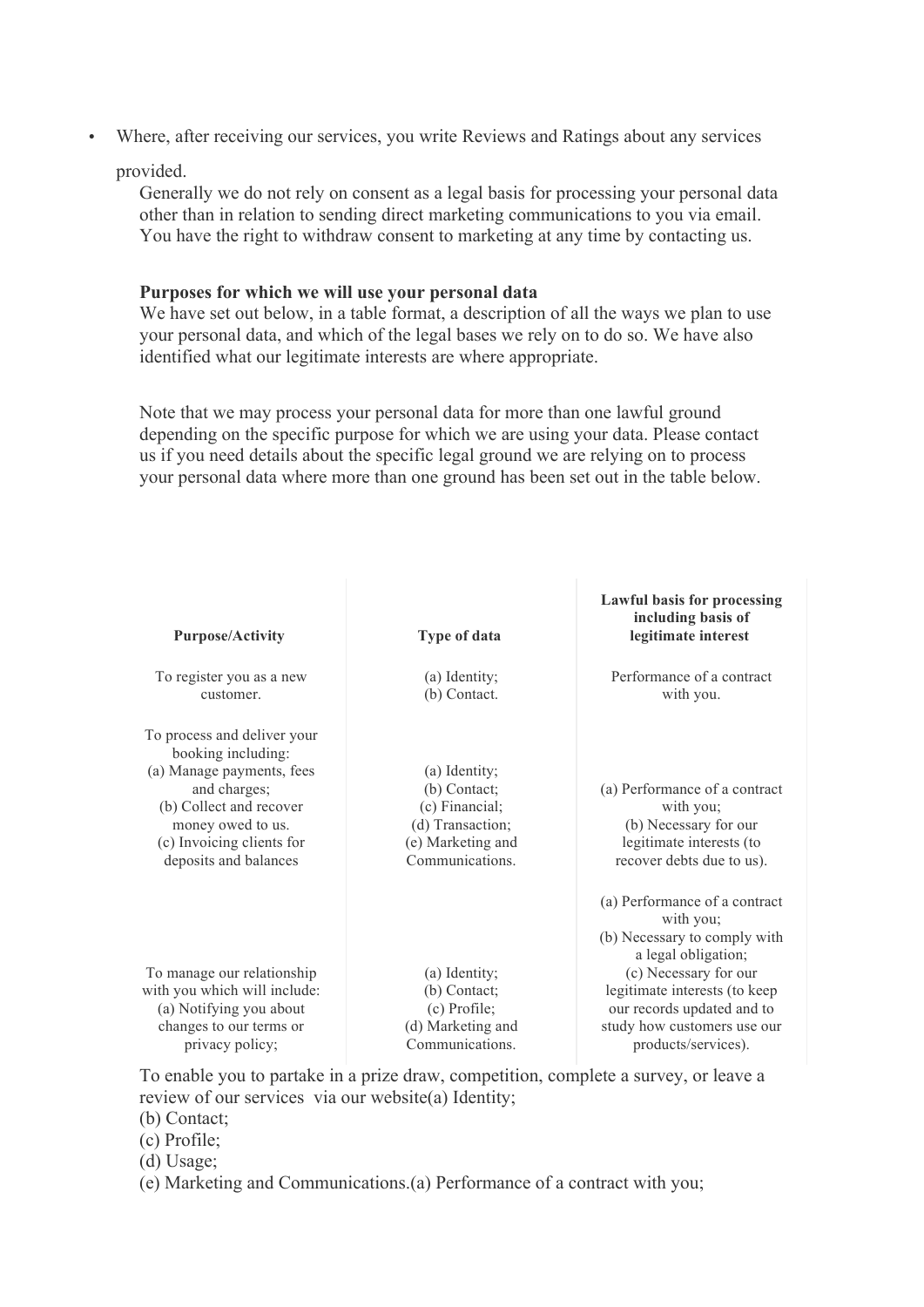(b) Necessary for our legitimate interests (to study how customers use our products/services, to develop them and grow our business).

To administer and protect our business and this website (including troubleshooting, data analysis, testing, system maintenance, support, reporting and hosting of data).(a) Identity;

(b) Contact;

(c) Technical.(a) Necessary for our legitimate interests (for running our business, provision of administration and IT services, network security, to prevent fraud and in the context of a business reorganisation or group restructuring exercise);

(b) Necessary to comply with a legal obligation.

To deliver relevant website content and advertisements to you and measure or understand the effectiveness of the advertising we serve to you

(a) Identity;

(b) Contact;

(c) Profile;

(d) Usage;

(e) Marketing and Communications;

(f) Technical.Necessary for our legitimate interests (to study how customers use our products/services, to develop them, to grow our business and to inform our marketing strategy)

To use data analytics to improve our website, products/services, marketing, customer relationships and experiences

(a) Technical;

(b) Usage.Necessary for our legitimate interests (to define types of customers for our products and services, to keep our website updated and relevant, to develop our business and to inform our marketing strategy)

To make suggestions and recommendations to you about goods or services that may be of interest to you

(a) Identity;

(b) Contact;

(c)Technical;

(d) Usage;

(e) Profile.Necessary for our legitimate interests (to develop our products/services and grow our business)

### **Marketing**

We strive to provide you with choices regarding certain personal data uses, particularly around marketing and advertising.

### **Promotional offers from us**

We may use your Identity, Contact, Technical, Usage and Profile Data to form a view on what we think you may want or need, or what may be of interest to you. This is how we decide which products, services and offers may be relevant for you (we call this marketing).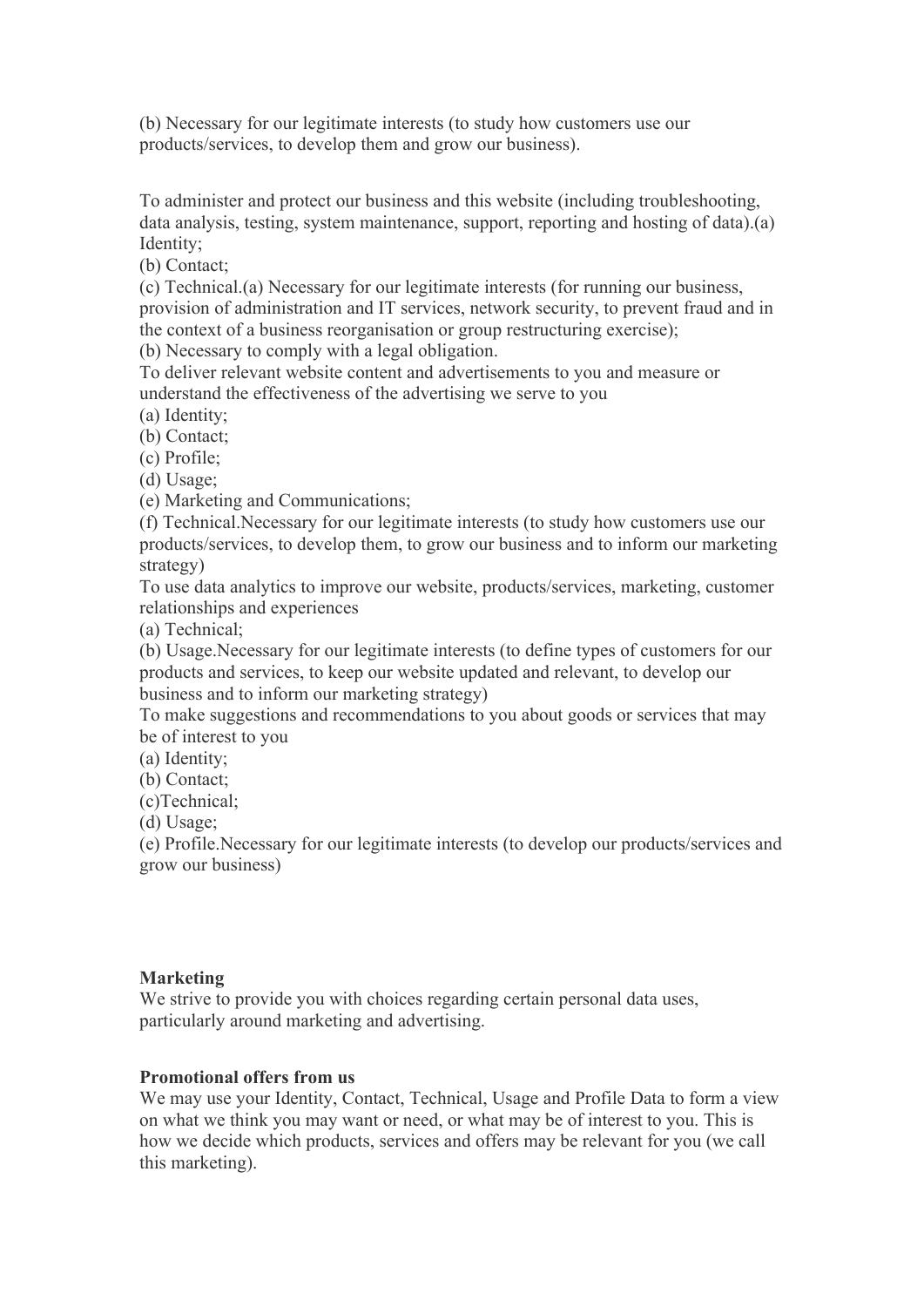You may receive marketing communications from us if you have requested information from us or purchased services from us and, in each case, you have not opted out of receiving that marketing.

### **Third-party marketing**

We will get your express opt-in consent before we share your personal data with any third party for marketing purposes.

### **Opting out**

You can ask us or third parties to stop sending you marketing messages at any time by following the opt-out links on any marketing message sent to you or by contacting us at any time.

Where you opt out of receiving these marketing messages, this will not apply to personal data that you have provided to us as a result of a purchase of travel services or other such transactions.

### **Cookies**

You can set your browser to refuse all or some browser cookies, or to alert you when websites set or access cookies. If you disable or refuse cookies, please note that some parts of this website may become inaccessible or not function properly.

#### **Change of purpose**

We will only use your personal data for the purposes for which we collected it, unless we reasonably consider that we need to use it for another reason and that reason is compatible with the original purpose. If you wish to get an explanation as to how the processing for the new purpose is compatible with the original purpose, please contact us.

If we need to use your personal data for an unrelated purpose, we will notify you and we will explain the legal basis which allows us to do so.

Please note that we may process your personal data without your knowledge or consent, in compliance with the above rules, where this is required or permitted by law.

#### 5. **Disclosures of your personal data**

We may have to share your personal data with the parties set out below for the purposes set out in the table in paragraph 4 above.

- **(A)** Internal Third Parties as set out in the Glossary.
- **(B)** External Third Parties as set out in the Glossary.
- **(C)** Specific third parties, such as: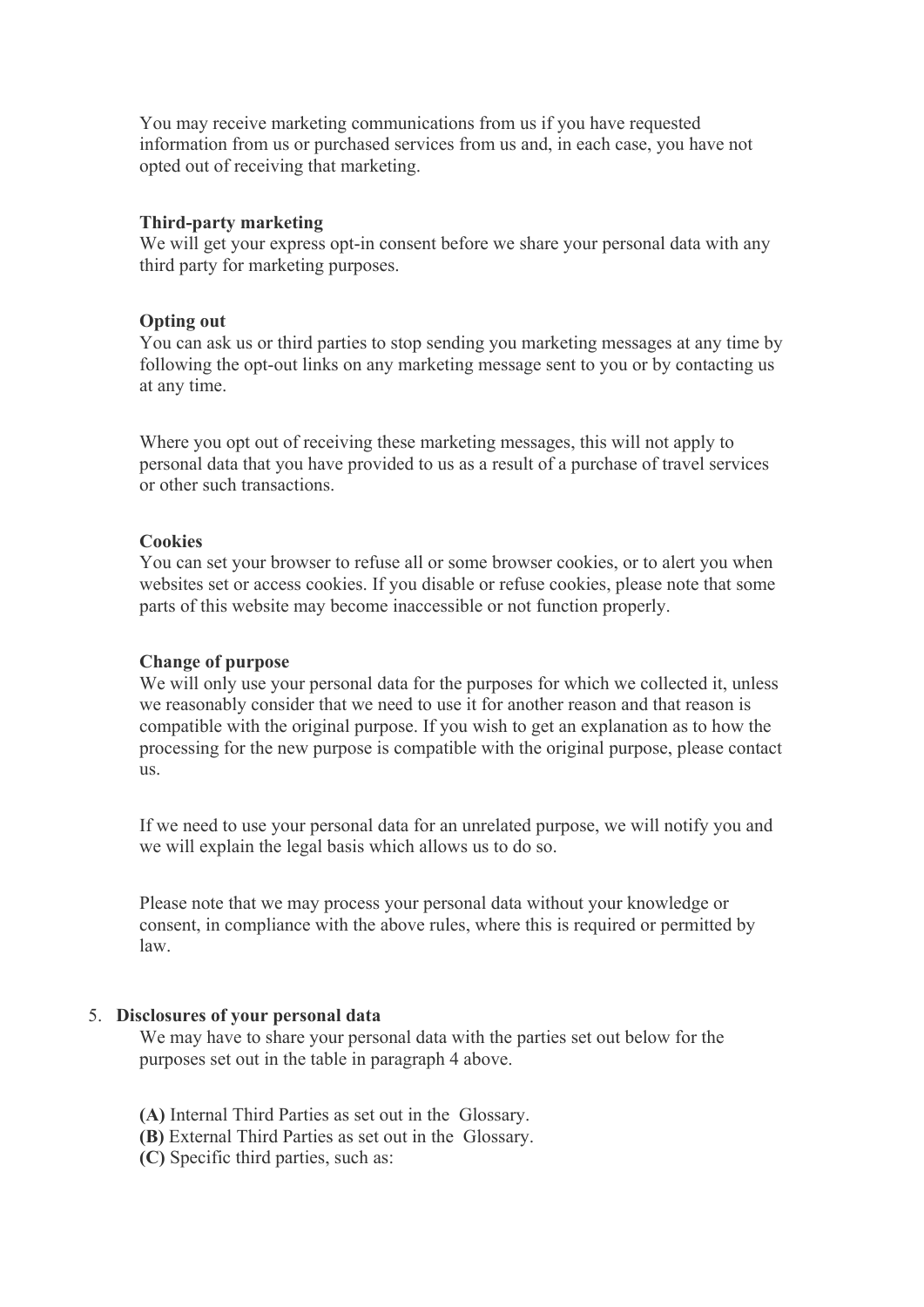1. local police and local courts, where you have booked a property with us and we are

therefore under a legal obligation to do disclose your data to such parties.

**(D)** Third parties to whom we may choose to sell, transfer, or merge parts of our business or our assets. Alternatively, we may seek to acquire other businesses or merge with them. If a change happens to our business, then the new owners may use your personal data in the same way as set out in this privacy notice. We require all third parties to respect the security of your personal data and to treat it in accordance with the law. We do not allow our third-party service providers to use your personal data for their own purposes and only permit them to process your personal data for specified purposes and in accordance with our instructions.

### 6. **International transfers**

In the future, some of our services may be provided outside the European Economic Area (EEA) so the processing of your personal data may involve a transfer of data outside the EEA.

Whenever your personal data is transferred outside the EEA, we ensure a similar degree of protection is afforded to it by ensuring at least one of the following safeguards is implemented:

- We will only transfer your personal data to countries that have been deemed to provide an adequate level of protection for personal data by the European Commission. For further details, see European Commission: Adequacy of the protection of personal data in non-EU countries.
- Where we use certain service providers, we may use specific contracts approved by the European Commission which give personal data the same protection it has in Europe. For further details, see European Commission: Model contracts for the transfer of personal data to third countries.
- Where we use providers based in the US, we may transfer data to them if they are part of the Privacy Shield which requires them to provide similar protection to personal data shared between the Europe and the US. For further details, see European Commission: EU-US Privacy Shield.

Please contact us if you want further information on the specific mechanism used by us when transferring your personal data out of the EEA.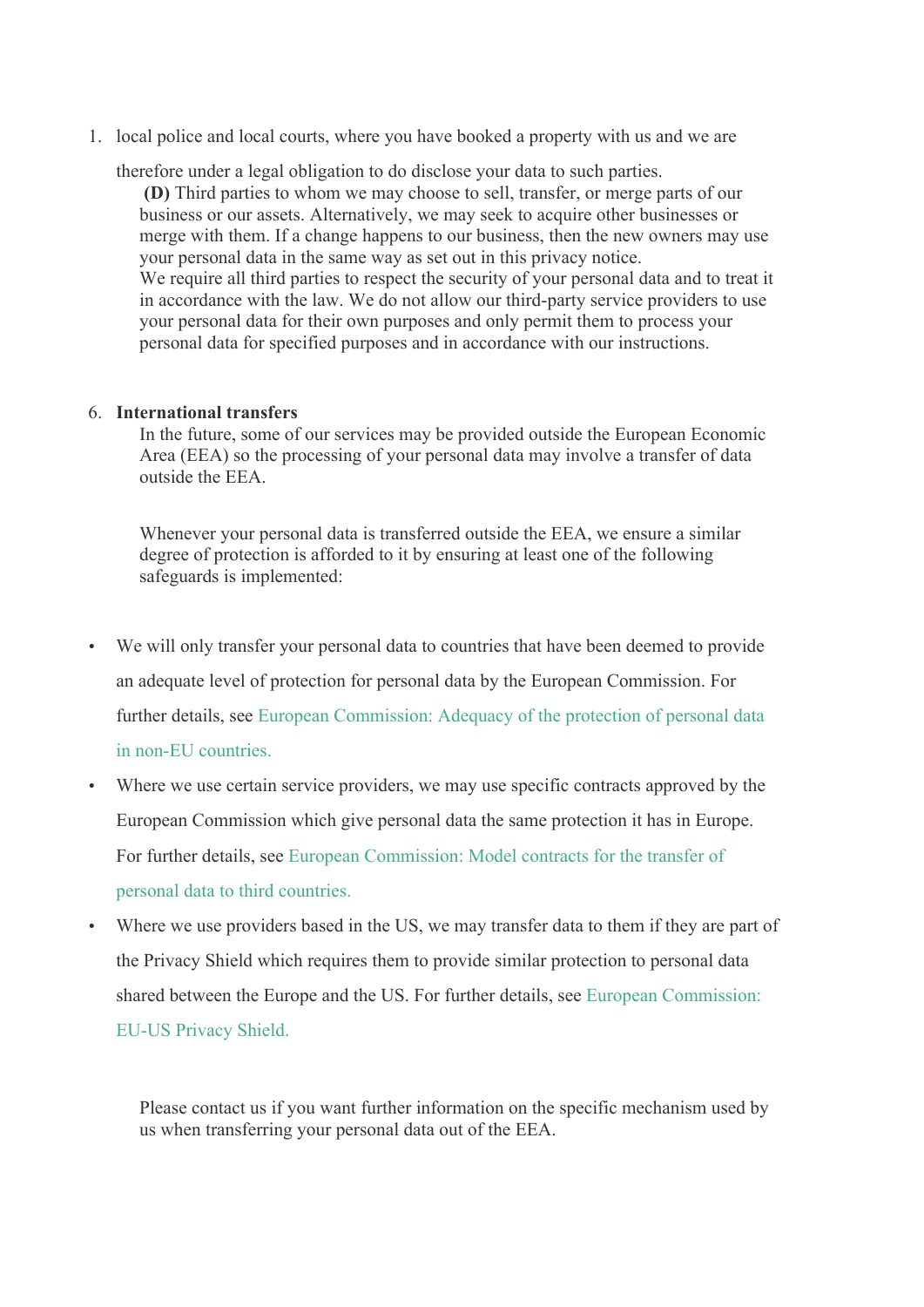### 7. **Data security**

We have put in place appropriate security measures to prevent your personal data from being accidentally lost, used or accessed in an unauthorised way, altered or disclosed. In addition, we limit access to your personal data to those employees, agents, contractors and other third parties who have a business need to know. They will only process your personal data on our instructions and they are subject to a duty of confidentiality. We have put in place procedures to deal with any suspected personal data breach and will notify you and any applicable regulator of a breach where we are legally required to do so.

# 8. **Data retention**

# **How long will you use my personal data for?**

We will only retain your personal data for as long as necessary to fulfill the purposes we collected it for, including for the purposes of satisfying any legal, accounting, or reporting requirements.

To determine the appropriate retention period for personal data, we consider the amount, nature, and sensitivity of the personal data, the potential risk of harm from unauthorised use or disclosure of your personal data, the purposes for which we process your personal data and whether we can achieve those purposes through other means, and the applicable legal requirements.

Details of retention periods for different aspects of your personal data are available on request by contacting us.

In addition to the above, by law we have to keep basic information about our customers (including Contact, Identity, Financial and Transaction Data) for six years after they cease being customers for tax purposes.

If you book with us we will keep your information for 6 years from the completion of your booking in order to enable us to defend any legal claims that you may pursue against us. In some circumstances you can ask us to delete your data: see Request erasure below for further information.

In some circumstances we may anonymise your personal data (so that it can no longer be associated with you) for research or statistical purposes in which case we may use this information indefinitely without further notice to you.

### 9. **Your legal rights**

Under certain circumstances, you have rights under data protection laws in relation to your personal data. Please click on the links below to find out more about these rights:

### **(A) Request access to your personal data.**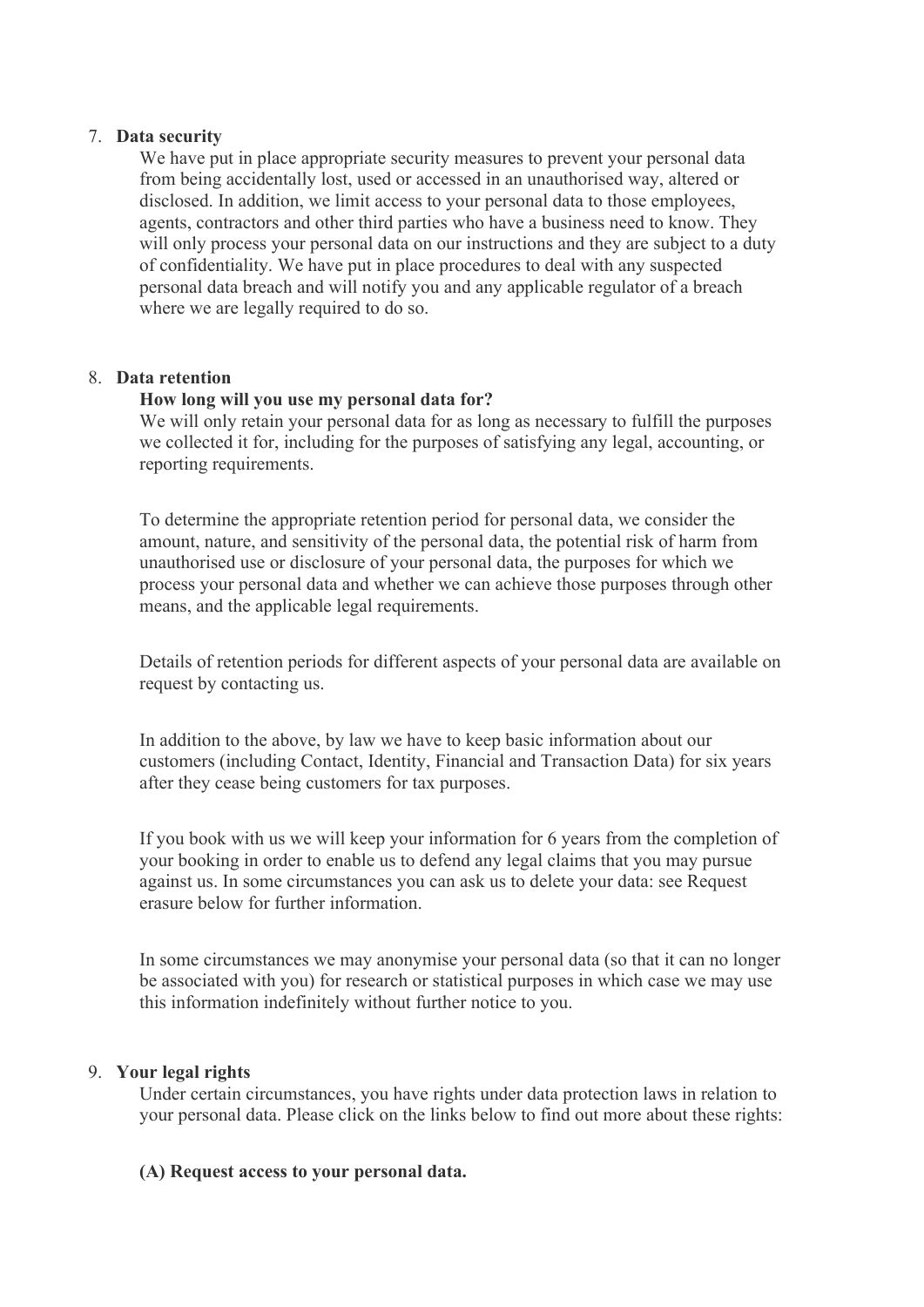**(B) Request correction of your personal data.**

**(C) Request erasure of your personal data.**

- **(D) Object to processing of your personal data.**
- **(E) Request restriction of processing your personal data.**
- **(F) Request transfer of your personal data.**
- **(G) Right to withdraw consent.**

If you wish to exercise any of the rights set out above, please contact us

#### **No fee usually required**

You will not have to pay a fee to access your personal data (or to exercise any of the other rights). However, we may charge a reasonable fee if your request is clearly unfounded, repetitive or excessive. Alternatively, we may refuse to comply with your request in these circumstances.

### **What we may need from you**

We may need to request specific information from you to help us confirm your identity and ensure your right to access your personal data (or to exercise any of your other rights). This is a security measure to ensure that personal data is not disclosed to any person who has no right to receive it. We may also contact you to ask you for further information in relation to your request to speed up our response.

#### **Time limit to respond**

We try to respond to all legitimate requests within one month. Occasionally it may take us longer than a month if your request is particularly complex or you have made a number of requests. In this case, we will notify you and keep you updated.

#### 10. **Glossary**

# **LAWFUL BASIS**

# **-Legitimate Interest**

means the interest of our business in conducting and managing our business to enable us to give you the best service and the best and most secure experience. We make sure we consider and balance any potential impact on you (both positive and negative) and your rights before we process your personal data for our legitimate interests. We do not use your personal data for activities where our interests are overridden by the impact on you (unless we have your consent or are otherwise required or permitted to by law). You can obtain further information about how we assess our legitimate interests against any potential impact on you in respect of specific activities by contacting us

### **-Performance of Contract**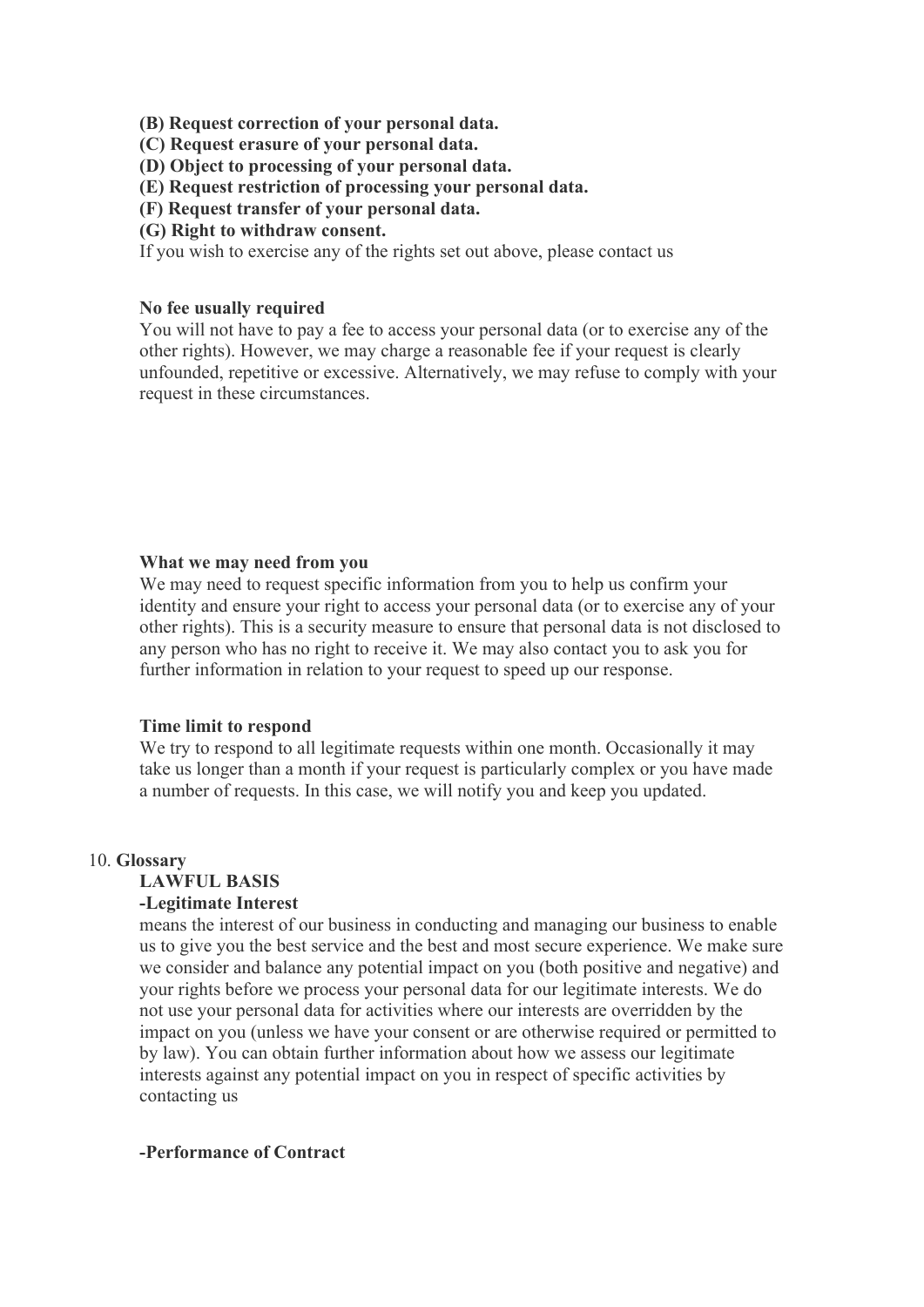means processing your data where it is necessary for the performance of a contract to which you are a party or to take steps at your request before entering into such a contract.

#### **-Comply with a legal or regulatory obligation**

means processing your personal data where it is necessary for compliance with a legal or regulatory obligation that we are subject to.

#### • **External Third parties**

1. HM Revenue & Customs, regulators and other authorities acting as processors or joint controllers based in the United Kingdom who require reporting of processing activities in certain circumstances.

### **YOUR LEGAL RIGHTS**

You have the right to:

#### **– Request access**

to your personal data (commonly known as a "data subject access request"). This enables you to receive a copy of the personal data we hold about you and to check that we are lawfully processing it.

#### **– Request correction**

of the personal data that we hold about you. This enables you to have any incomplete or inaccurate data we hold about you corrected, though we may need to verify the accuracy of the new data you provide to us.

#### **– Request erasure**

of your personal data. This enables you to ask us to delete or remove personal data where there is no good reason for us continuing to process it. You also have the right to ask us to delete or remove your personal data where you have successfully exercised your right to object to processing (see below), where we may have processed your information unlawfully or where we are required to erase your personal data to comply with local law. Note, however, that we may not always be able to comply with your request of erasure for specific legal reasons which will be notified to you, if applicable, at the time of your request.

#### **– Object to processing**

of your personal data where we are relying on a legitimate interest (or those of a third party) and there is something about your particular situation which makes you want to object to processing on this ground as you feel it impacts on your fundamental rights